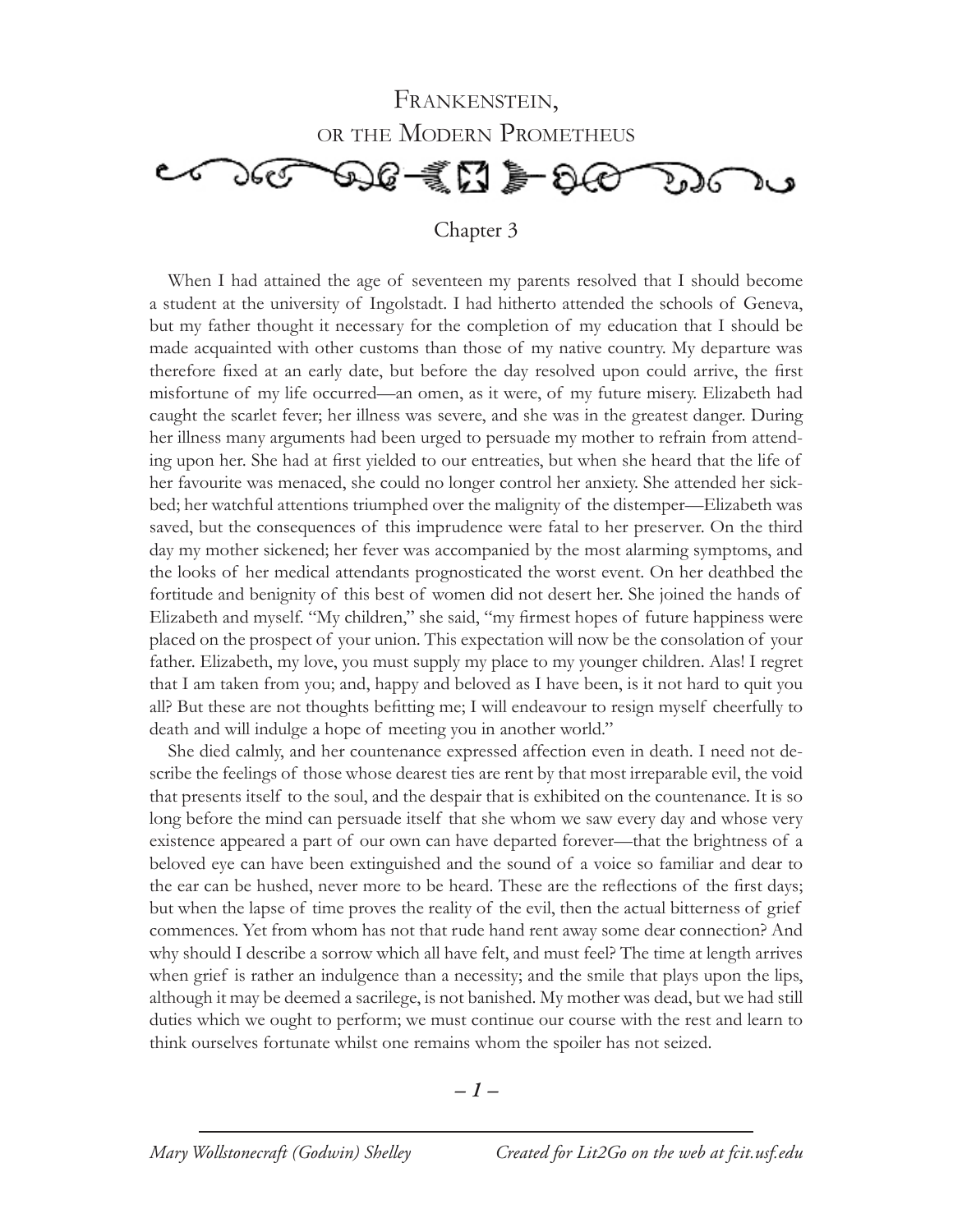My departure for Ingolstadt, which had been deferred by these events, was now again determined upon. I obtained from my father a respite of some weeks. It appeared to me sacrilege so soon to leave the repose, akin to death, of the house of mourning and to rush into the thick of life. I was new to sorrow, but it did not the less alarm me. I was unwilling to quit the sight of those that remained to me, and above all, I desired to see my sweet Elizabeth in some degree consoled.

She indeed veiled her grief and strove to act the comforter to us all. She looked steadily on life and assumed its duties with courage and zeal. She devoted herself to those whom she had been taught to call her uncle and cousins. Never was she so enchanting as at this time, when she recalled the sunshine of her smiles and spent them upon us. She forgot even her own regret in her endeavours to make us forget.

The day of my departure at length arrived. Clerval spent the last evening with us. He had endeavoured to persuade his father to permit him to accompany me and to become my fellow student, but in vain. His father was a narrow-minded trader and saw idleness and ruin in the aspirations and ambition of his son. Henry deeply felt the misfortune of being debarred from a liberal education. He said little, but when he spoke I read in his kindling eye and in his animated glance a restrained but firm resolve not to be chained to the miserable details of commerce.

We sat late. We could not tear ourselves away from each other nor persuade ourselves to say the word "Farewell!" It was said, and we retired under the pretence of seeking repose, each fancying that the other was deceived; but when at morning's dawn I descended to the carriage which was to convey me away, they were all there—my father again to bless me, Clerval to press my hand once more, my Elizabeth to renew her entreaties that I would write often and to bestow the last feminine attentions on her playmate and friend.

I threw myself into the chaise that was to convey me away and indulged in the most melancholy reflections. I, who had ever been surrounded by amiable companions, continually engaged in endeavouring to bestow mutual pleasure—I was now alone. In the university whither I was going I must form my own friends and be my own protector. My life had hitherto been remarkably secluded and domestic, and this had given me invincible repugnance to new countenances. I loved my brothers, Elizabeth, and Clerval; these were "old familiar faces," but I believed myself totally unfitted for the company of strangers. Such were my reflections as I commenced my journey; but as I proceeded, my spirits and hopes rose. I ardently desired the acquisition of knowledge. I had often, when at home, thought it hard to remain during my youth cooped up in one place and had longed to enter the world and take my station among other human beings. Now my desires were complied with, and it would, indeed, have been folly to repent.

I had sufficient leisure for these and many other reflections during my journey to Ingolstadt, which was long and fatiguing. At length the high white steeple of the town met my eyes. I alighted and was conducted to my solitary apartment to spend the evening as I pleased.

The next morning I delivered my letters of introduction and paid a visit to some of the principal professors. Chance—or rather the evil influence, the Angel of Destruc-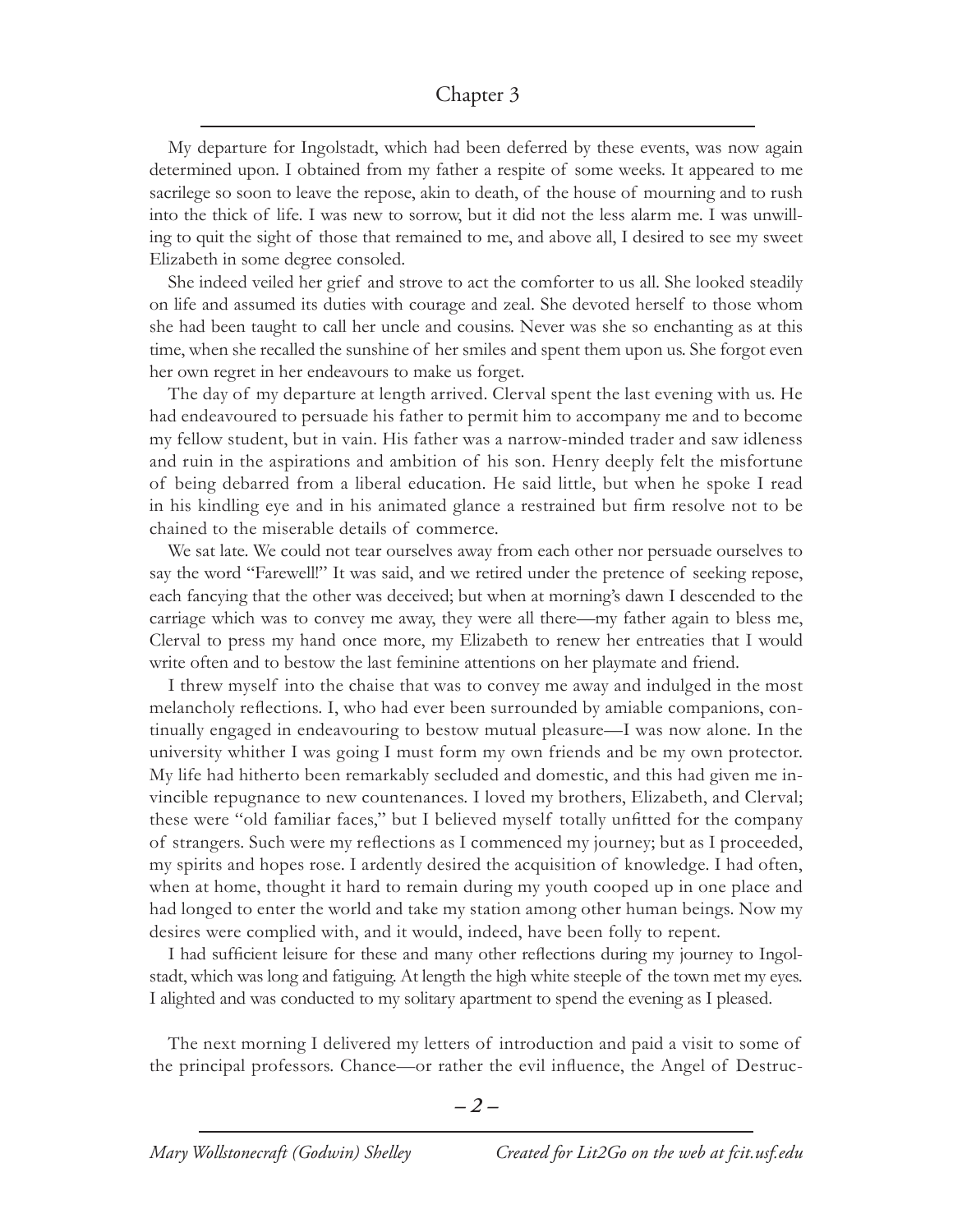tion, which asserted omnipotent sway over me from the moment I turned my reluctant steps from my father's door—led me first to M. Krempe, professor of natural philosophy. He was an uncouth man, but deeply imbued in the secrets of his science. He asked me several questions concerning my progress in the different branches of science appertaining to natural philosophy. I replied carelessly, and partly in contempt, mentioned the names of my alchemists as the principal authors I had studied. The professor stared. "Have you," he said, "really spent your time in studying such nonsense?"

I replied in the affirmative. "Every minute," continued M. Krempe with warmth, "every instant that you have wasted on those books is utterly and entirely lost. You have burdened your memory with exploded systems and useless names. Good God! In what desert land have you lived, where no one was kind enough to inform you that these fancies which you have so greedily imbibed are a thousand years old and as musty as they are ancient? I little expected, in this enlightened and scientific age, to find a disciple of Albertus Magnus and Paracelsus. My dear sir, you must begin your studies entirely anew."

So saying, he stepped aside and wrote down a list of several books treating of natural philosophy which he desired me to procure, and dismissed me after mentioning that in the beginning of the following week he intended to commence a course of lectures upon natural philosophy in its general relations, and that M. Waldman, a fellow professor, would lecture upon chemistry the alternate days that he omitted.

I returned home not disappointed, for I have said that I had long considered those authors useless whom the professor reprobated; but I returned not at all the more inclined to recur to these studies in any shape. M. Krempe was a little squat man with a gruff voice and a repulsive countenance; the teacher, therefore, did not prepossess me in favour of his pursuits. In rather a too philosophical and connected a strain, perhaps, I have given an account of the conclusions I had come to concerning them in my early years. As a child I had not been content with the results promised by the modern professors of natural science. With a confusion of ideas only to be accounted for by my extreme youth and my want of a guide on such matters, I had retrod the steps of knowledge along the paths of time and exchanged the discoveries of recent inquirers for the dreams of forgotten alchemists. Besides, I had a contempt for the uses of modern natural philosophy. It was very different when the masters of the science sought immortality and power; such views, although futile, were grand; but now the scene was changed. The ambition of the inquirer seemed to limit itself to the annihilation of those visions on which my interest in science was chiefly founded. I was required to exchange chimeras of boundless grandeur for realities of little worth.

Such were my reflections during the first two or three days of my residence at Ingolstadt, which were chiefly spent in becoming acquainted with the localities and the principal residents in my new abode. But as the ensuing week commenced, I thought of the information which M. Krempe had given me concerning the lectures. And although I could not consent to go and hear that little conceited fellow deliver sentences out of a pulpit, I recollected what he had said of M. Waldman, whom I had never seen, as he had hitherto been out of town.

Partly from curiosity and partly from idleness, I went into the lecturing room, which M. Waldman entered shortly after. This professor was very unlike his colleague. He appeared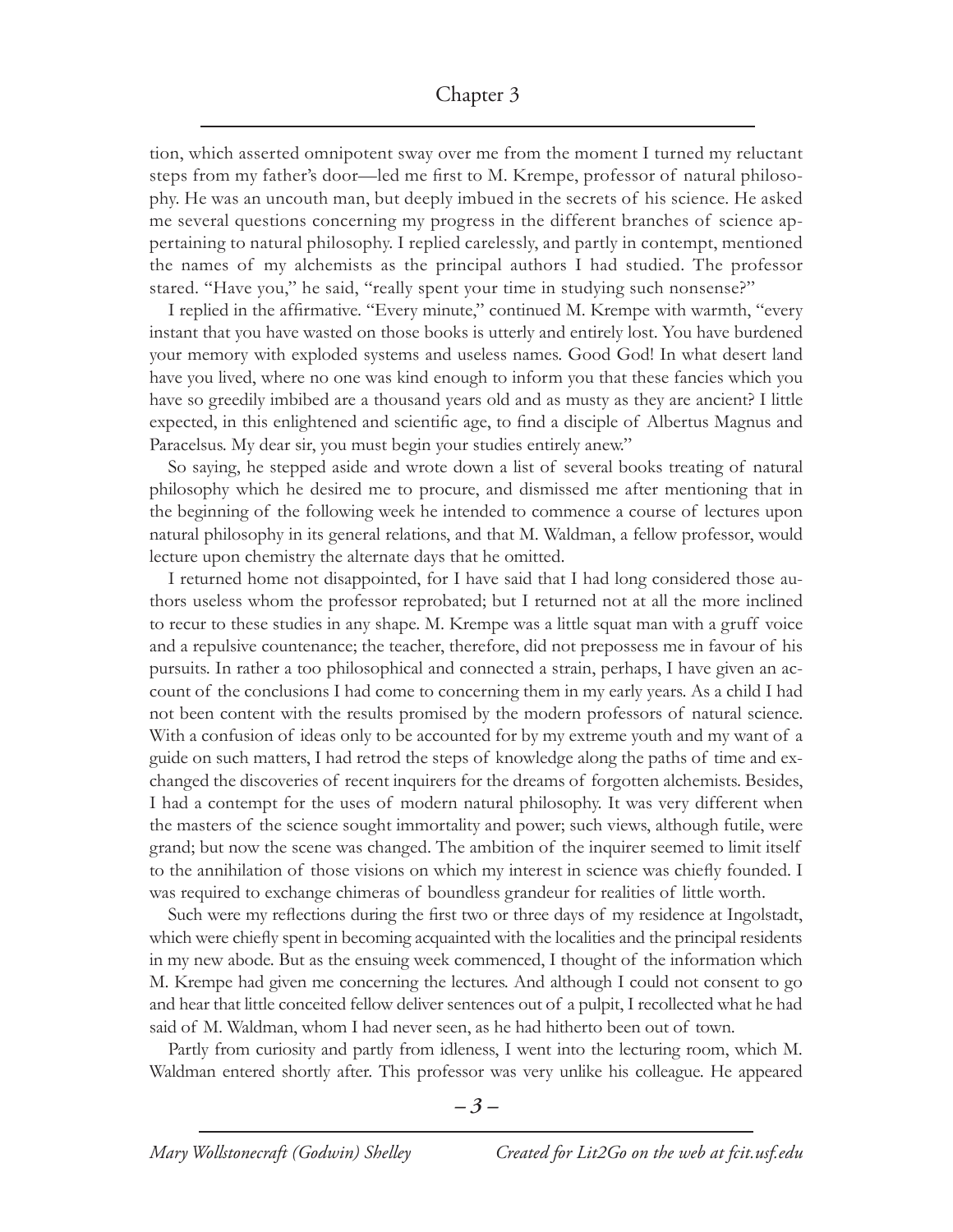about fifty years of age, but with an aspect expressive of the greatest benevolence; a few grey hairs covered his temples, but those at the back of his head were nearly black. His person was short but remarkably erect and his voice the sweetest I had ever heard. He began his lecture by a recapitulation of the history of chemistry and the various improvements made by different men of learning, pronouncing with fervour the names of the most distinguished discoverers. He then took a cursory view of the present state of the science and explained many of its elementary terms. After having made a few preparatory experiments, he concluded with a panegyric upon modern chemistry, the terms of which I shall never forget: "The ancient teachers of this science," said he, "promised impossibilities and performed nothing. The modern masters promise very little; they know that metals cannot be transmuted and that the elixir of life is a chimera but these philosophers, whose hands seem only made to dabble in dirt, and their eyes to pore over the microscope or crucible, have indeed performed miracles. They penetrate into the recesses of nature and show how she works in her hiding-places. They ascend into the heavens; they have discovered how the blood circulates, and the nature of the air we breathe. They have acquired new and almost unlimited powers; they can command the thunders of heaven, mimic the earthquake, and even mock the invisible world with its own shadows."

Such were the professor's words—rather let me say such the words of the fate—enounced to destroy me. As he went on I felt as if my soul were grappling with a palpable enemy; one by one the various keys were touched which formed the mechanism of my being; chord after chord was sounded, and soon my mind was filled with one thought, one conception, one purpose. So much has been done, exclaimed the soul of Frankenstein—more, far more, will I achieve; treading in the steps already marked, I will pioneer a new way, explore unknown powers, and unfold to the world the deepest mysteries of creation.

I closed not my eyes that night. My internal being was in a state of insurrection and turmoil; I felt that order would thence arise, but I had no power to produce it. By degrees, after the morning's dawn, sleep came. I awoke, and my yesternight's thoughts were as a dream. There only remained a resolution to return to my ancient studies and to devote myself to a science for which I believed myself to possess a natural talent. On the same day I paid M. Waldman a visit. His manners in private were even more mild and attractive than in public, for there was a certain dignity in his mien during his lecture which in his own house was replaced by the greatest affability and kindness. I gave him pretty nearly the same account of my former pursuits as I had given to his fellow professor. He heard with attention the little narration concerning my studies and smiled at the names of Cornelius Agrippa and Paracelsus, but without the contempt that M. Krempe had exhibited. He said that "These were men to whose indefatigable zeal modern philosophers were indebted for most of the foundations of their knowledge. They had left to us, as an easier task, to give new names and arrange in connected classifications the facts which they in a great degree had been the instruments of bringing to light. The labours of men of genius, however erroneously directed, scarcely ever fail in ultimately turning to the solid advantage of mankind." I listened to his statement, which was delivered without any presumption or affectation, and then added that his lecture had removed my prejudices against modern chemists; I expressed myself in measured terms, with the modesty